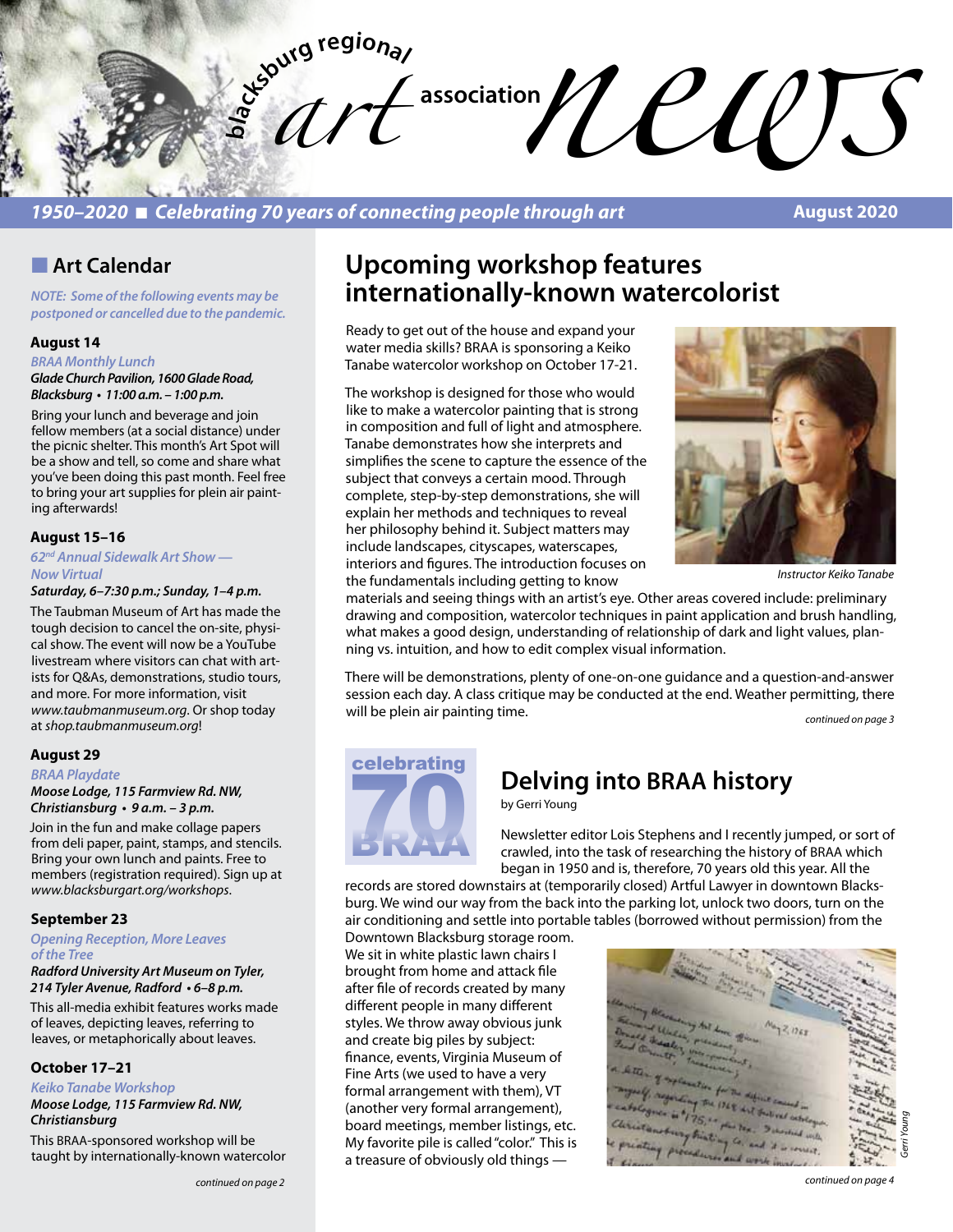■ Calendar *continued from page 1* 

artist, Keiko Tanabe. It is designed for those who would like to make a watercolor painting that is strong in composition and full of light and atmosphere. Cost is \$475 for members and \$525 for nonmembers. See more information elsewhere in this newsletter and register at *www.blacksburgart.org/tanabe*.

## **October 24–25**

#### *Botetourt Open Studios*

**Botetourt County • Saturday, 10 a.m. – 5 p.m. and Sunday, 11 a.m. – 5 p.m.**

Visit scenic Botetourt County in this selfguided driving tour of artists who will be offering their work and sharing their creativity in their unique studios. For more information, visit *https://openstudiosbotetourt.com/*.

## **November 20**

*Artists Sunday Online Event, #ShopArt*

Consider shopping with local artists and galleries for your unique gifts this year. Artists and arts organizations may sign up online as a supporter and receive toolkits this September. For more information, visit *www.artistssunday.com*.



## **WANTED: Holiday items for the Museum Market on Main!**

The Montgomery Museum will offer a Christmas Market this year and hope you and your work will be there! They are looking for new items of all kinds, but especially relative to Christmas! The market officially opens on Friday, **November 20**, so items must be in the shop by the **November 16**. If interested in participating, please contact Sue Farrar at 540-382-5644.

# **Art offers solace during pandemic**

While Covid-19 affects people in many different ways, making art is a constant in the way our members are coping. Some have shared their work and thoughts about the carthartic effect of creating during this challenging time.

**Vera Dickerson** "Art saves our sanity … I have painted my surroundings this spring. My corner of the fenced-in vegetable garden has been so glorious to visit early every morning, watch the morning sun strike the flowers, take photos and then go to the studio and paint. When I needed to see something else, i drove the back roads of Botetourt and took photos when the view and pull-off place happened to occur together. I'm not usually a landscape painter, but Spring 2020 has been superb. My online class focused on spring green mix-



tures and they were all around me, changing every week. As things have opened up, I was able to take photos and work on a portrait and deliver art to galleries. Let's hope others also need to fill their souls with beauty, color and the emotional expressions we have painted."



**Danie Janov** "I am at my daughter's home during this time while I am receiving chemo treatments. (My own version of the pandemic! Double reasons for isolation!) I have been making small collages with papers that I have made over time."



**Patricia Bolton** "In the beginning, I found time to play a little with my alcohol inks, ever so colorful! While sitting watching the birds and drinking my morning coffee, I was inspired by a pot of pansies on our back deck. Now I have a new puppy, so my medium is

photography. Whether you have lots of time or just a little, it's fun to take the time to express yourself! Virtual hugs to all you wonderful artists."



*Patricia Bolton*

Patricia Boltor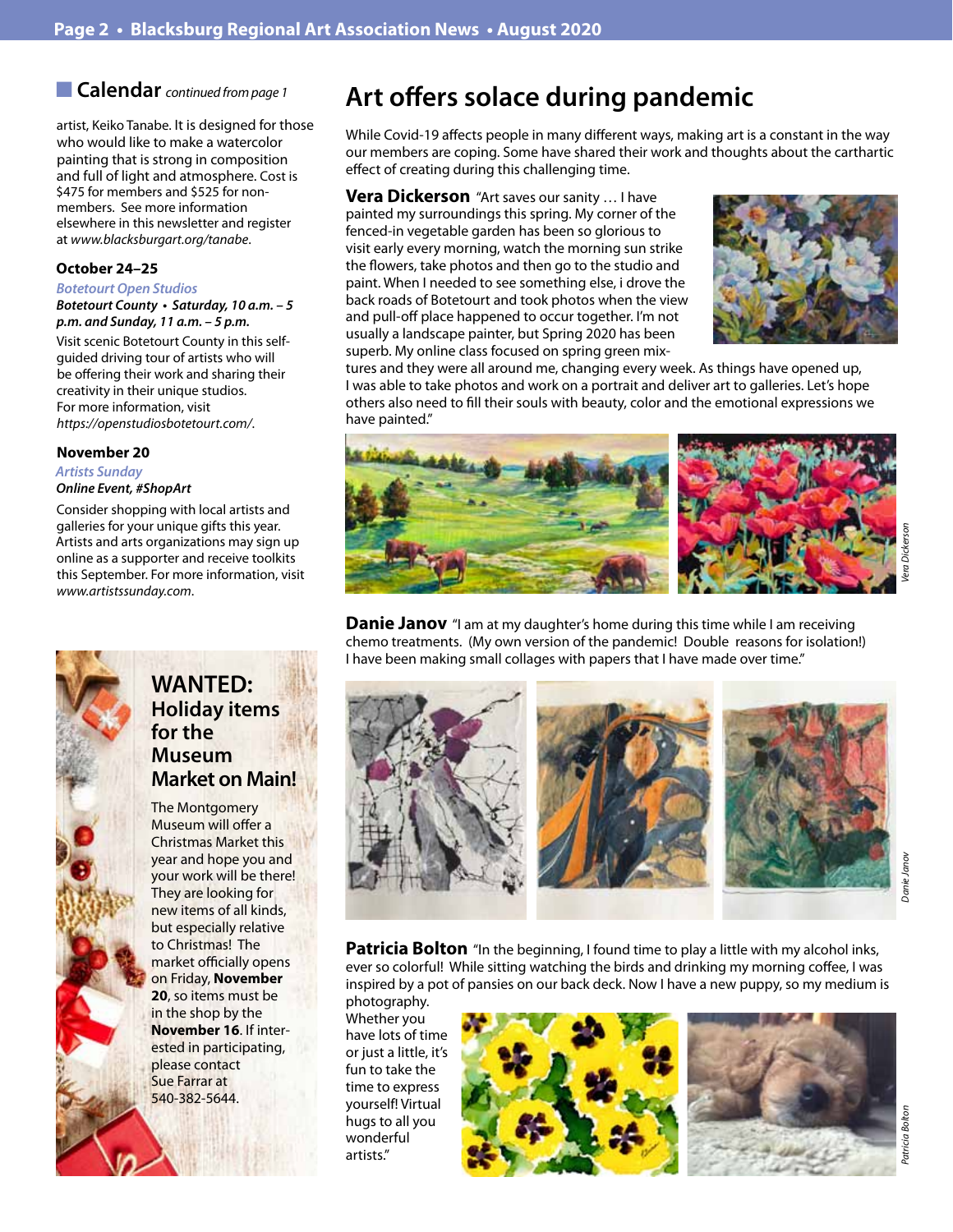

*Matt Gentry, accompanied by his dog, Toby, discussed his adventures in plein air painting at the July 10 BRAA luncheon at Heritage Park. The August 14 luncheon will be held at Glade Church pavilion beginning at 11 a.m. Bring your lunch and beverage and share your art adventures!*

## n **Kudos**

BRAA member **Vera Dickerson** received a bronze award in the annual exhibition of the Southern Watercolor Society for "Blue Gown Waltz." She was also accepted in the National Watercolor Association's International 2020 juried show for her work, "Life Behind a Mask."

**Martha Olson**'s work, "Victoria" was accepted in the Virginia Mennonite Retirement Community's online exhibition. This highly-competitive national show is online for the first time due to the pandemic. Olson's entry was a 3D vessel made from a brown paper bag,



*Blue Gown Waltz by Vera Dickerson*

paint, and waxed linen. To view the exhibition, visit *vmrc.org/juried-art-exhibitions.*

The following BRAA artists have been accepted into the 2020 Artemis Journal: **Teri Hoover**, **Sally Mook**, **Robi Sallee**, **Karen Sewell**, **Linda Weatherly Shroyer**, **Tereza Srostikova**, and **Gerri Young**. This year's theme is "Season of Women." The journal was founded 42 years ago and is published annually by a charitable non-profit organization supported by the Roanoke Arts Commission and The Roanoke Taubman Museum of Art. 10% of its earnings are donated to the Women's Resource Center in southwest Virginia, a shelter for abused women. Copies of the journal are available through *www.artemisjournal.org/store* and are often found for sale in several locations in Blacksburg such as The Alexander Black House and Sugar Magnolia.

## **Now showing July 15 – October 15**

**Patricia Bolton**, See Mark Optical, Blacksburg

**Charlotte Chan**, Montgomery Museum, Christiansburg (July 9 thru Aug.)

**Paula Golden**, Brown Insurance, Blacksburg

**Maxine Lyons,** Long and Foster, Blacksburg

**Betty Moore,** Zeppolis, Blacksburg

**Nancy Norton**, Shaheen Law Firm, Blacksburg

**Diane Relf**, Blacksburg Transit

**Diane Gillis-Robinson**, Blue Ridge Cancer Care, Blacksburg

**Karen Sewell**, Main Street Inn, Blacksburg

**Walter Shroyer**, Pointe West Management, Blacksburg

**Samarth Swarup**, First Bank & Trust, Christiansburg

*"Life beats down and crushes the soul and art reminds you that you have one."*

 *~ Stella Adler* 

## ■ **workshop** *continued from page 1*

Mostly self-taught, Keiko Tanabe began her professional art career in 2005 and has exhibited extensively in the U.S., Asia and Europe. Since 2011, she has completed over 230 workshops and numerous live demonstrations around the world. More information about her can be found on her website at *www.ktanabefineart.com/*.

The workshop will be held from 9 a.m. until 4 p.m. each day at the Moose Lodge in Christianburg. There is a maximum of 20 students, one per table. Masks are required, and gloves if you handle anything belonging to other artists. The 5,500 square-foot room provides plenty of space for social distancing and is on one level with easy access. Parking is plentiful. Lunch is on your own.

The registration fee is \$475 for BRAA members and \$525 for non-members. For more information and registration, visit *https://www.blacksburgart.org/tanabe.*